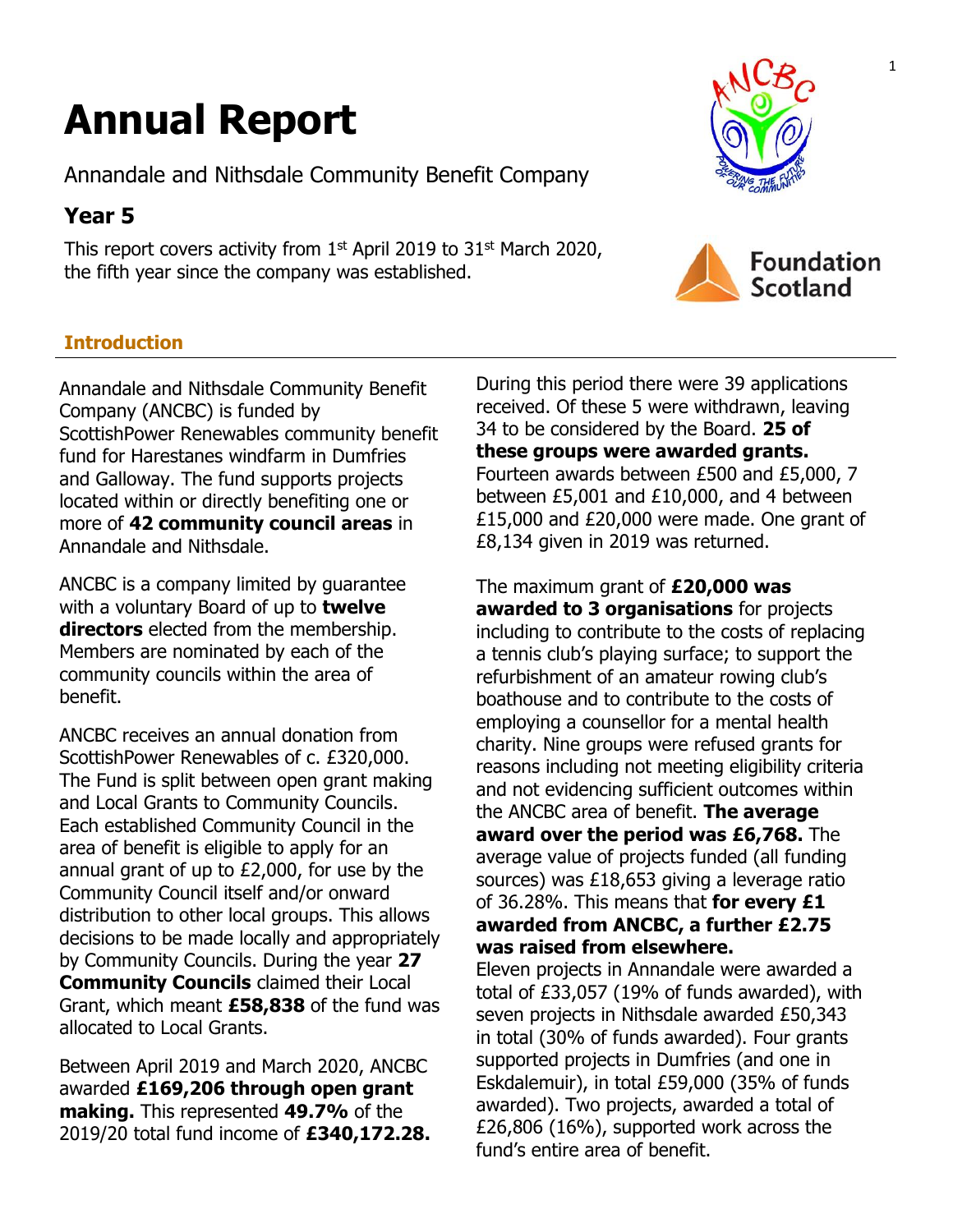# **Annandale and Nithsdale Community Benefit Company Accounting Period: 01 April 2019 to 31 March 2020**

This statement summarises the full company accounts, which can be downloaded from wwww.ancbc.co.uk or by contacting our office.

| <b>Opening Balance</b>             |                          | £103,262 |
|------------------------------------|--------------------------|----------|
| <b>Income</b>                      |                          |          |
| <b>Scottish Power Renewables</b>   |                          | £340,171 |
| <b>Bank Interest</b>               |                          | £132     |
| Grant returned                     |                          | £8,134   |
|                                    | <b>Total Income</b>      | £348,437 |
| <b>Expenditure</b>                 |                          |          |
| Support and governance costs       |                          | £26,645  |
| <b>Community Council Grants</b>    |                          | £58,838  |
| Main fund grants                   |                          | £169,206 |
|                                    | <b>Total Expenditure</b> | £254,689 |
| <b>Net Income/(Expenditure)</b>    |                          | £93,748  |
| <b>Total funds carried forward</b> |                          | £197,010 |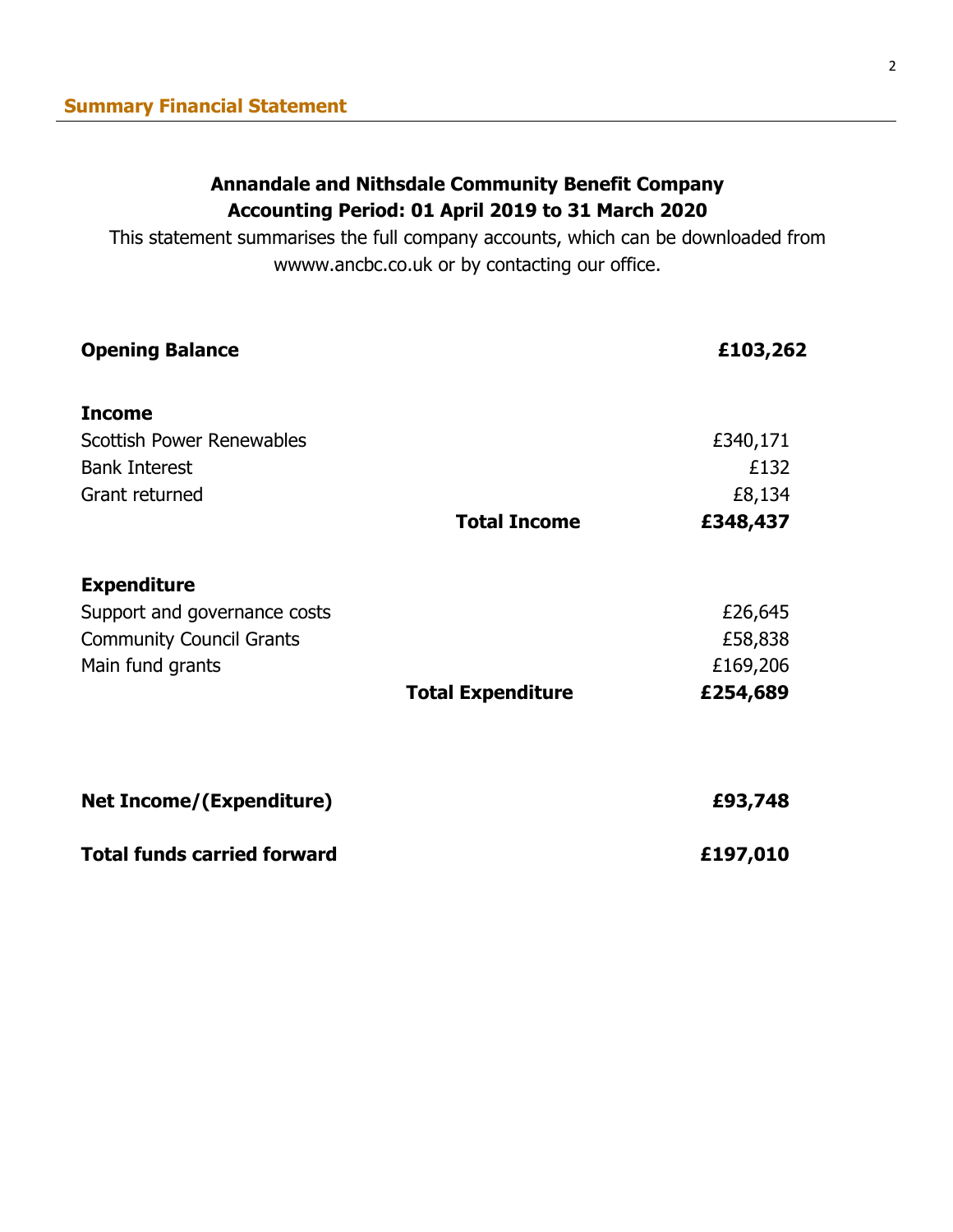# **Awards during year 5**

| <b>Applicant</b>                                                              | <b>Project</b>                                                                                                                                                               | <b>Project cost</b> | <b>Awarded</b> | Leverage |
|-------------------------------------------------------------------------------|------------------------------------------------------------------------------------------------------------------------------------------------------------------------------|---------------------|----------------|----------|
| <b>Tinwald Parish</b><br>Community<br>Council                                 | To contribute to the costs of the 2019<br>Tinwald Parish Gala Day.                                                                                                           | £3,000.00           | £2,000.00      | 66.7%    |
| Lochmaben Golf<br>Club                                                        | To develop waste ground on the course to<br>turn it into a purpose built practice area.                                                                                      | £3,600.00           | £1,500.00      | 41.7%    |
| Glencairn and<br>Tynron<br>Horticultural<br>Society                           | To contribute to the cost of the 2019<br>Moniaive Flower Show.                                                                                                               | £8,000.00           | £1,000.00      | 12.5%    |
| <b>Troqueer Parent</b><br>and Friends<br>Council                              | To purchase a new sound system, new<br>sports kit and equipment, and home<br>learning kits.                                                                                  | £3,847.00           | £2,847.00      | 74.0%    |
| Moniaive<br>Initiative                                                        | To contribute to staff salaries and core<br>organisational costs for one year from<br>October 2019 to October 2020.                                                          | £14,364.00          | £2,500.00      | 17.4%    |
| Johnstonebridge<br>Centre and<br>Community<br>Development<br><b>Trust Ltd</b> | To purchase petrol, oil and support<br>lawnmower maintenance for the<br>volunteer-maintained verges and public<br>spaces in Johnstone.                                       | £500.00             | £500.00        | 100.0%   |
| Food Train                                                                    | To contribute to the cost of replacing a<br>delivery van.                                                                                                                    | £16,447.60          | £8,224.00      | 50.0%    |
| Collin Village<br>Hall<br>Management<br>Committee                             | To redecorate the Hall.                                                                                                                                                      | £4,809.00           | £3,682.00      | 76.6%    |
| Soul Soup<br>Counselling and<br><b>Training Ltd</b>                           | To contribute to the costs of employing a<br>counsellor over two years.                                                                                                      | £40,000.00          | £20,000.00     | 50.0%    |
| Glencairn Green<br><b>Bowling</b>                                             | To contribute to the costs of installing<br>solar panels on the new greenkeeper's<br>store.                                                                                  | £18,076.20          | £3,123.00      | 17.3%    |
| Johnstonebridge<br>Dog Walkers<br>Group                                       | To contribute to the costs of providing<br>fencing, signage, a bench and dog bin for<br>use as a dog run in a secured field<br>opposite Johnstonebridge Community<br>Centre. | £9,746.19           | £4,874.00      | 50.0%    |
| 3rd<br>Dumfriesshire<br><b>Scout Group</b>                                    | To contribute to the costs of renewing the<br>Scout hall toilets, including installing a<br>disabled toilet.                                                                 | £9,895.37           | £4,948.00      | 50.0%    |
| Upper Eskdale<br>Development<br>Group                                         | To contribute to the cost of employing an<br>Operational and Development Manager for<br>one year.                                                                            | £25,000.00          | £10,000.00     | 40.0%    |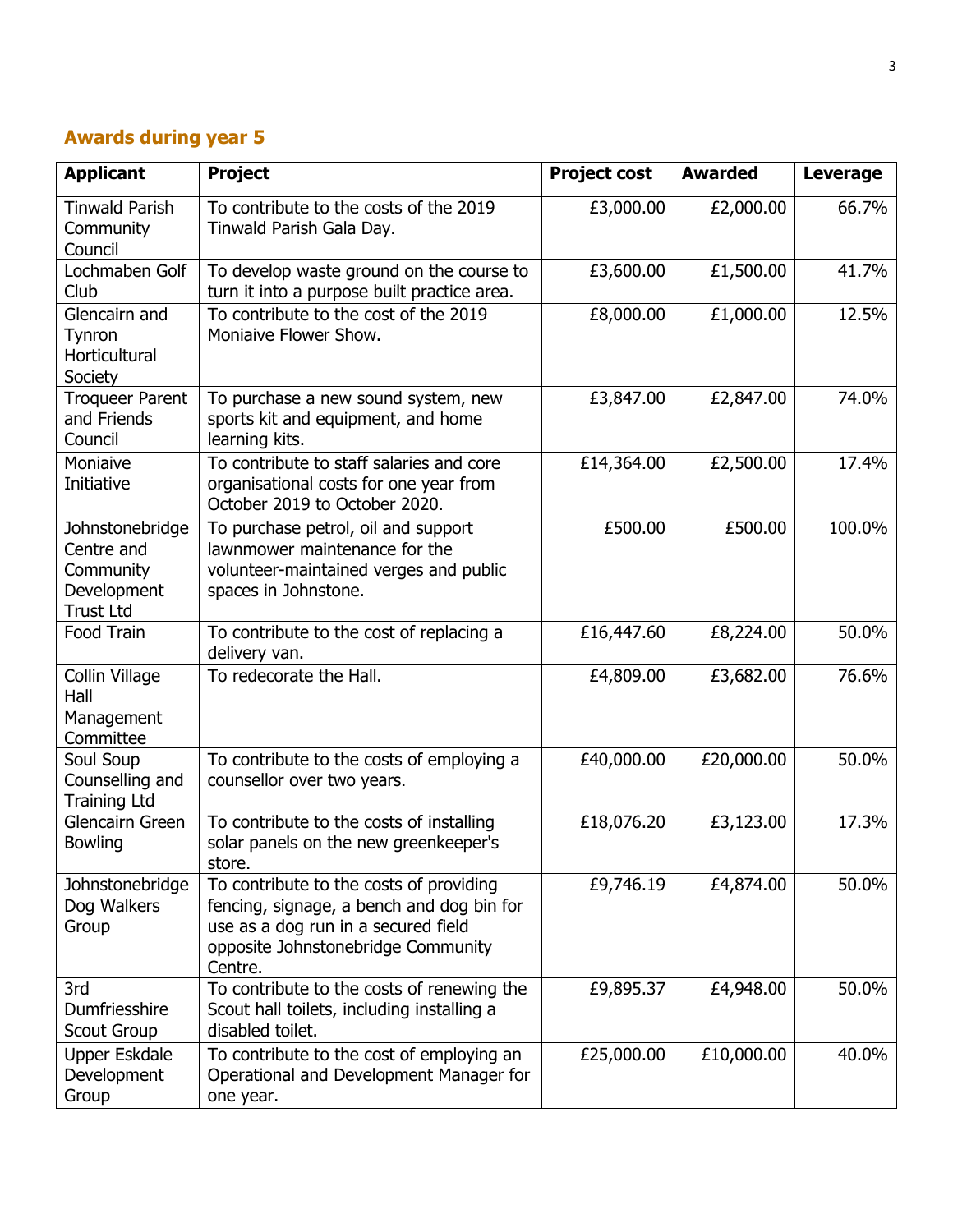| <b>Applicant</b>                                      | <b>Project</b>                                                                                                                                                                                                    | <b>Project cost</b> | <b>Awarded</b> | <b>Leverage</b> |
|-------------------------------------------------------|-------------------------------------------------------------------------------------------------------------------------------------------------------------------------------------------------------------------|---------------------|----------------|-----------------|
| <b>Nithsdale</b><br><b>Amateur Rowing</b><br>Club Ltd | To contribute to the costs of refurbishing<br>the boathouse, particularly the roof<br>repairs.                                                                                                                    | £70,000.00          | £20,000.00     | 28.6%           |
| Solway Sharks<br>Ice Hockey Club                      | To contribute to the costs of ice hockey<br>equipment including sticks and pucks over<br>two years.                                                                                                               | £28,000.00          | £14,000.00     | 50.0%           |
| Solway Sk8ing<br>Club                                 | To contribute to the cost of sending all 4<br>synchronized skating teams to participate<br>in the Brittania Cup (British<br>Championships) from the 10th to the 12th<br>of January 2020 in Nottingham.            | £6,848.00           | £5,000.00      | 73.0%           |
| 10th<br>Dumfriesshire<br>Scout Group                  | To contribute towards the urgent roof and<br>guttering repairs required for the Scout<br>Hall.                                                                                                                    | £10,000.00          | £3,085.00      | 30.9%           |
| Penpont<br>Community<br>Council                       | To contribute to the cost of purchasing a<br>new modern marquee for Gala week to<br>replace the current one which is at the<br>end of its useful life.                                                            | £19,950.00          | £9,975.00      | 50.0%           |
| Dumfries and<br>Galloway Hard<br>of Hearing<br>Group  | To contribute to the costs of the Hearing<br>at Home and in the Community project to<br>reduce the isolation of hard of hearing<br>people in rural areas and residential<br>homes within Annandale and Nithsdale. | £14,138.84          | £6,806.00      | 48.1%           |
| Dumfries Lawn<br><b>Tennis Club</b>                   | To contribute to the costs of replacing the<br>playing surface on all four of the club's<br>courts and improve access to sport and<br>leisure opportunities for club members.                                     | £76,000.00          | £20,000.00     | 26.3%           |
| XYZ Club                                              | To contribute to running costs and outings<br>to strengthen the capacity of the XYZ Club<br>to meet its aim of providing activities and<br>support for its senior citizen members.                                | £2,900.00           | £948.00        | 32.7%           |
| Kirkmichael<br>Community<br>Council                   | To contribute to the creation of a bi-<br>annual printed community newsletter that<br>includes a range of useful local<br>information.                                                                            | £1,796.00           | £673.00        | 37.5%           |
| Nethermill<br>Primary School<br>Parent Council        | To erect a yurt within the school grounds<br>to be used as a social space for the school<br>and the community.                                                                                                    | £17,750.00          | £8,000.00      | 45.1%           |
| <b>KPT</b><br>Development<br><b>Trust</b>             | To contribute to the salary costs of the<br>development officer, to continue to<br>support positive change in Kier, Tynron<br>and Penpont.                                                                        | £33,670.00          | £5,521.00      | 16.4%           |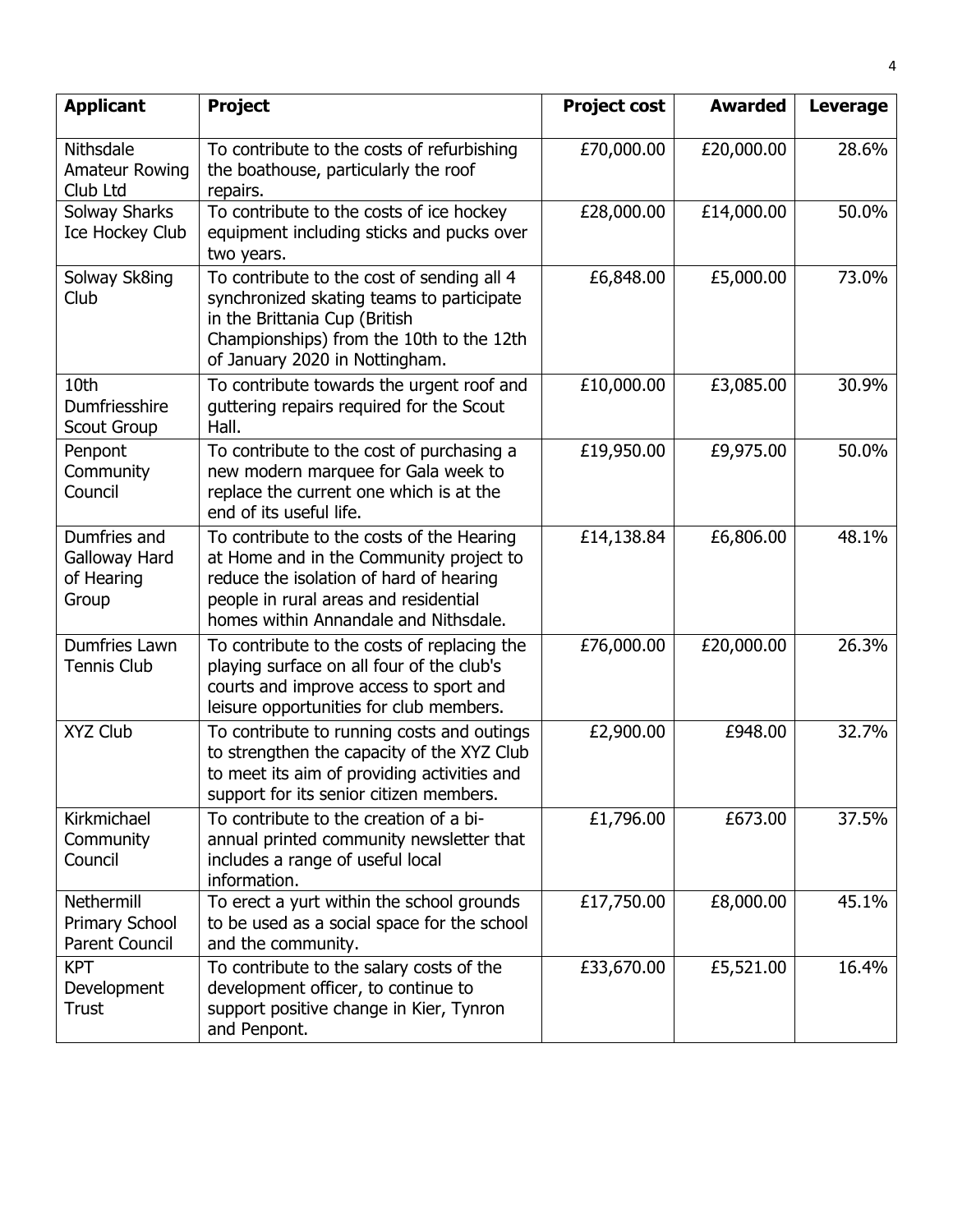| Dumfries Y<br>Gymnastics Club | To contribute to the salary costs of a full-<br>time head coach for one year to maintain<br>and further develop the Club's coaching<br>development programme. | £28,000.00  | £10,000.00 | 35.7% l |
|-------------------------------|---------------------------------------------------------------------------------------------------------------------------------------------------------------|-------------|------------|---------|
| 25 Awards                     | <b>Totals</b>                                                                                                                                                 | £466,338.20 | £169,206   | 36.28%  |

\*Leverage is the percentage of grant costs compared to the overall project costs. This indicates the amount of match funding the group secured in relation to ANCBC funding.

# **Geographical distribution of awards during year 5**



Large grants (£5,001-£20,000) Small grants (£500-£5,000)



Please note that often beneficiaries of a grant will live throughout a wide geographical area and the stars allocated above may only reflect the central HQ or main office location of a project.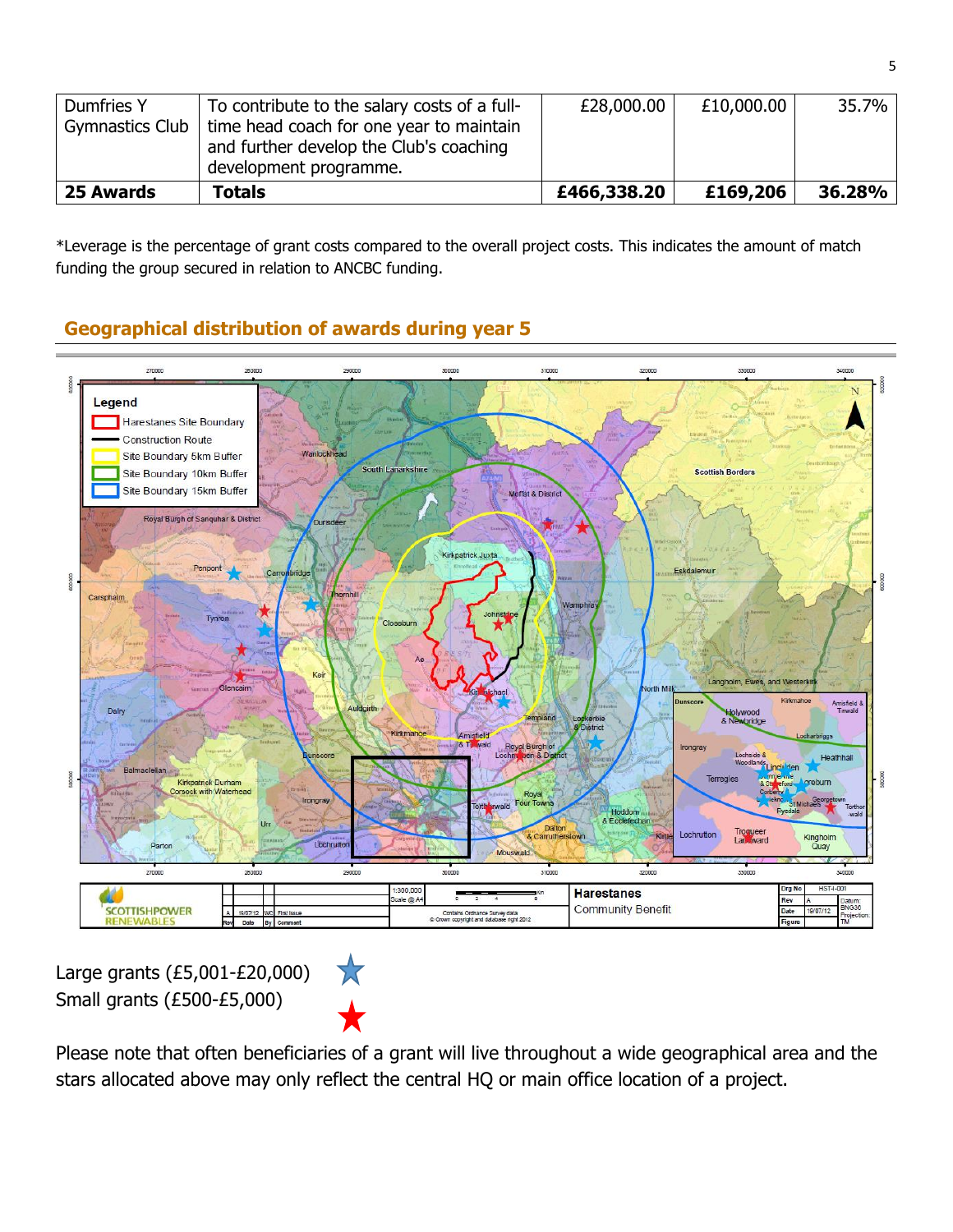#### **Peter Pan Moat Brae Trust**



During its first year of operation, ANCBC granted £30,000 to support the Peter Pan Moat Brae Trust which had been developing ambitious plans for the house that was the inspiration behind JM Barrie's Peter Pan, one of fiction's most enduring characters.

Now complete and fully restored, 200 invited guests and funders attended the opening on  $1<sup>st</sup>$  June 2019, where Scottish Government Cabinet Secretary for Culture and Tourism Fiona Hyslop MSP, and Patron Joanna Lumley declared Scotland's new National Centre for Storytelling and Children's Literature open.

"Absolutely fabulous!" is how Joanna Lumley described the centre, which cost £8 million to complete.

The project was one of the first that ANCBC funded and the award contributed to the new extensions to the house; a Visitor Entrance on the west of the house including the shop, café, kitchens, reception and cloakrooms; and the Education and Learning Pavilion to the east of the house.



Cathy Agnew, who lead the project said, "The ANCBC grant was a crucial part of the total sum required to make the project fully funded and to allow a start to be made on the detailed design and tender stages."

#### **Moniaive Pottery Club**

In December 2018, Moniaive Pottery Club were awarded £1,457.00 to purchase a kiln. The kiln was installed in October 2019 and club members were invited to a demonstration of how to use and maintain it.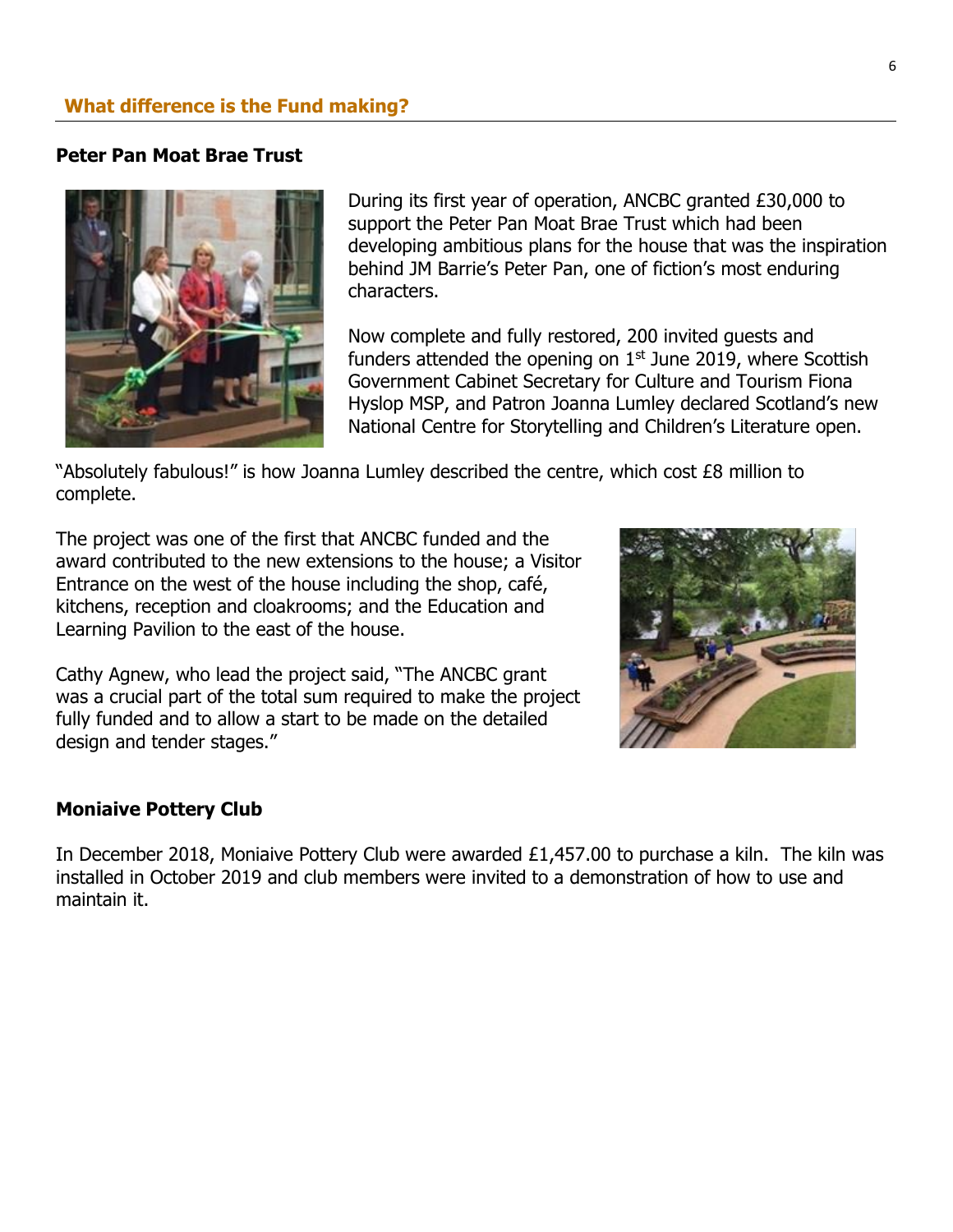Materials were purchased to build a robust safety cage around the kiln. This was designed and built by volunteers. Around 10-20 people regularly benefit each week. The Moniaive Pottery Club has a wide range of members and the club provides an opportunity to get to know others with similar interests; catch up with friends and enjoy an absorbing activity. Many of the pieces made have won prizes in local shows and others have been valued raffle prizes in a range of community events over the seasons.

Before being able to purchase the kiln, a

club member used his own kiln in his own home. As numbers grew, this became more difficult due to the amount of pottery being produced which needed to be fired.

Margaret Glasgow, the club's chair, said that, "Having our own kiln has made a big difference to the club whose members are now able to make a wide range of pieces, and experiment with new projects, small and large."



## **Solway Sk8ing Club – Report by Russell Stuart, ANCBC Vice-Chair**

In September 2019, Solway Sk8ing Club received a grant of £5,000 from ANCBC towards the costs of sending four synchronised skating teams to participate in the British Championships Britannia Cup in Nottingham in January 2020.



A few weeks after the Championships, as a representative of the ANCBC Board, I was invited to attend an international synchronised ice-skating competition at the Dumfries Ice Bowl on Saturday  $8<sup>th</sup>$  February 2020. I was able to see the Solway Sk8ers in action at their home competition, meet some of the team and listen to their feedback.

I was introduced to the team captains of each grade who each reported on their successes and importance of their attending the Britannia Cup earlier this year. All the young athletes acknowledged the importance and benefit of receiving the ANCBC grant to help them attend the meeting to represent their sport, their club and their region. Indeed, they had a very successful meeting in Nottingham with three of their teams winning UK gold medals.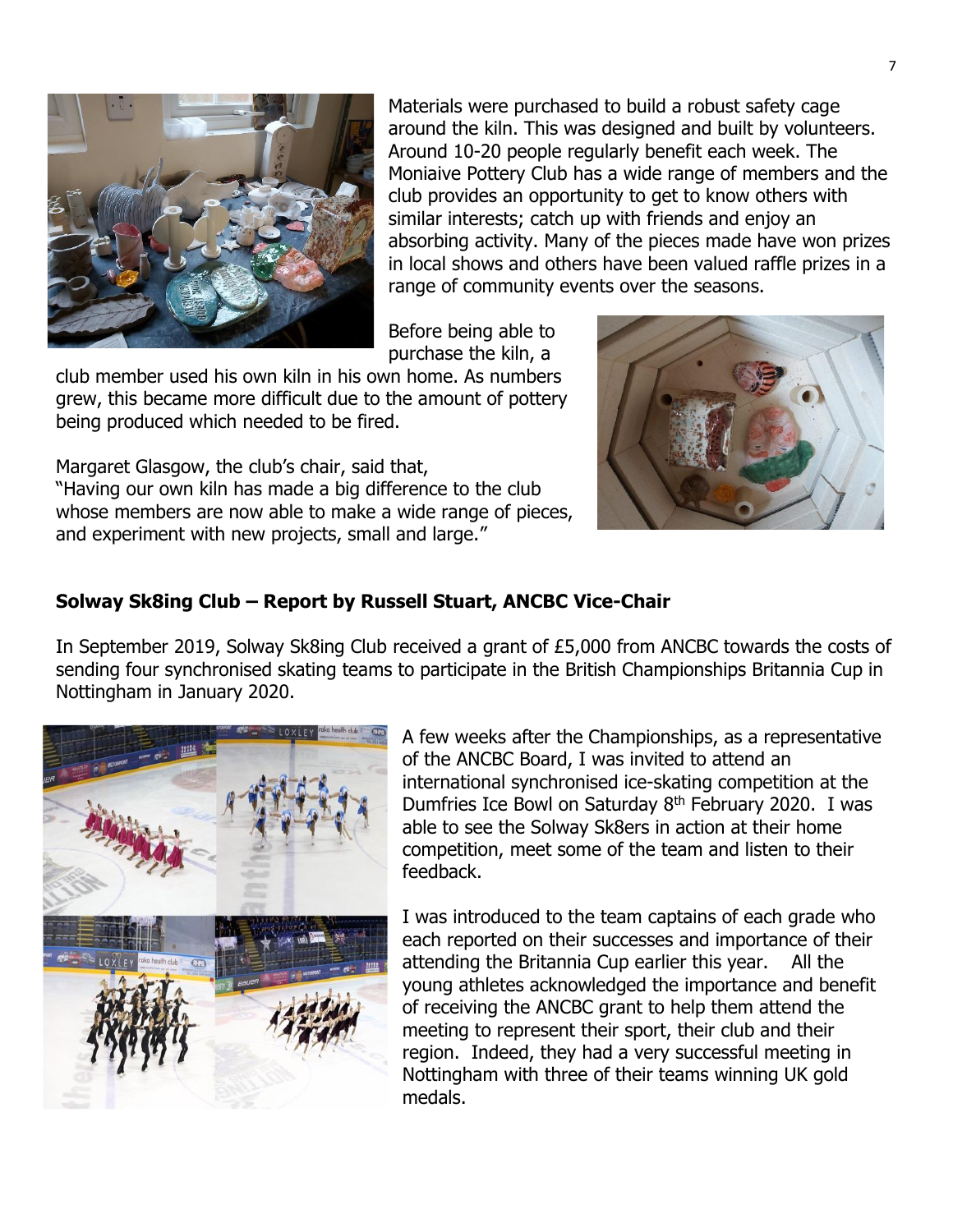The gathering at Dumfries Ice Bowl comprised of 40 international teams of 16 skaters plus their supporters over two days. The success of the Solway Sk8ing Club and the prestige of holding international competitions in Dumfries augments the economy building capacity in the local area and promotes sport, health and well-being of young people in our communities, thereby fitting in well with the aims of ANCBC.

I thoroughly enjoyed my day at the competition and wish to thank Lindsay Henderson and her colleagues for the invitation, hospitality, and opportunity to meet their dedicated club members.

## **Governance and Administration Overview**

The Annandale and Nithsdale Community Benefit Company Board can have between 6 and 12 Directors and has been operational with 10 to 12 members for the reporting period. Attendance at meetings has been consistently good and this has resulted in a well-formed group with plenty of experience in making what are sometimes difficult decisions. Board minutes can be viewed at [www.ancbc.co.uk.](http://www.ancbc.co.uk/)

Seven of the company's directors retired at the Annual General Meeting, held in June 2019. David Dick, John Magill and Richard Mann did not stand for re-election. All the other directors were reelected. Hugh Buck had sadly passed away earlier in the year. Three new directors were also appointed at the Annual General Meeting, Rory McKail, Moira McCrossan and Robert Gladstone. Sheila Farries stepped down in November 2019.

For the purpose of appointing Directors, the ANCBC area of benefit is split into three geographical areas. There should be between one and four members from each geographical area serving as Director at any time. These areas are East, South and West. Board members at 31 March 2020 were:

East: Martin Brown, Helen Haggart, David Booth. South: Murdoch MacPherson, Russell Stuart, Rory McKail. West: Alastair McFadzean, Mike Steele, Moira McCrossan, Robert Gladstone

The Directors are volunteers and recognised from the outset the company would require paid, professional support, particularly with the company's grant-making activity. Foundation Scotland, which is a national grant-making charity, continued to provide this service and acts as the main point of enquiry for groups seeking funding.